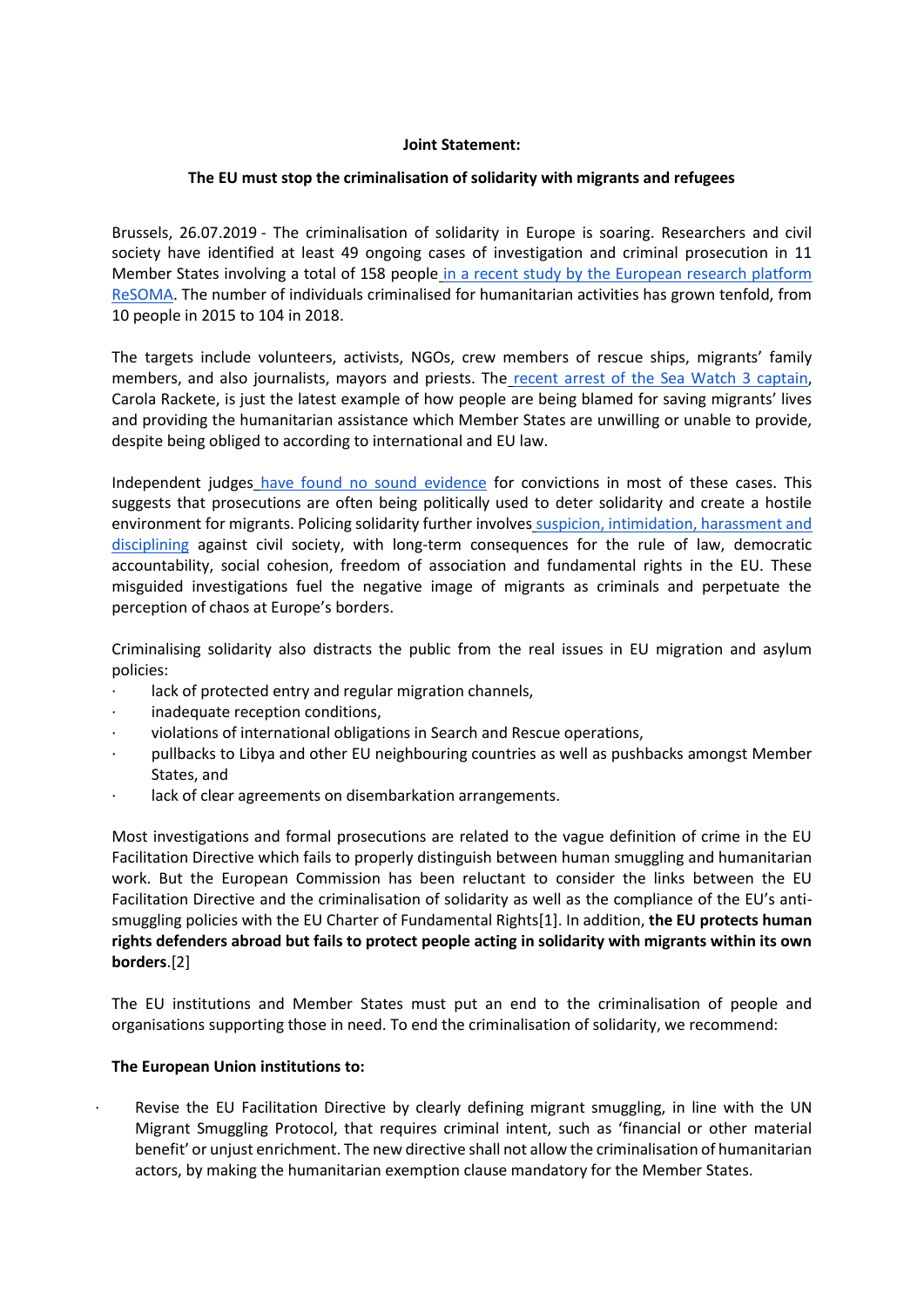- · Monitor early signs of policing of solidarity, before it leads to the criminalisation of humanitarian actors. Such monitoring could be carried out by an independent observatory linked to the proposed EU Rule of Law Mechanism, and through parliamentary investigations. The monitoring should not only include criminal convictions but also all cases of criminal investigations as well as ongoing harassment and targeting of human rights defenders of migrants.
- Set up an EU proactive search and rescue mission to address the gaps in humanitarian protection of people on the high seas.
- Adopt guidelines on the respect for the fundamental rights of human rights defenders and humanitarian actors in the fight against smuggling and other border control operations. Such guidance should introduce the principle of a 'firewall' in order to clearly separate immigration enforcement and civil society and professional mandates (including the role played by health, educational, social, legal actors, as well as labour inspectors and law enforcement authorities).
- Dedicate EU funding to strategic litigation and support of human rights defenders in Europe, with specific support to civil society in EU Member States experiencing rule-of-law backsliding.

### **Member States to:**

- Stop interference with humanitarian SAR missions.
- · Ensure that social and health service providers, law enforcement (police) and labour inspectors are not required to collect and share information with immigration authorities, based on the principle of a 'firewall'.

### **The European Union and its Member States to:**

- · Promote a conducive environment to humanitarian assistance and solidarity towards migrants. Remove restrictions to civil society's space and prevent violations of the rights of human rights defenders, including smear campaigns, threats and attacks against them, and other attempts to hinder their work.
- · Broaden and facilitate direct access to EU funding for civil society under the EU Multiannual Financial Framework for 2021-27, including for humanitarian assistance provided to undocumented migrants and for actions promoting EU values and the rule of law.
- · Adopt and implement balanced EU migration policies that include safe and regular pathways to Europe, including resettlement schemes, complementary pathways such as humanitarian visas and work permit schemes, and labour migration schemes grounded in the decent work principles and across skills levels that would contribute to the reduction of human smuggling and trafficking.

# **\*If you wish to add your signature to the statement, please write to: marta.gionco[at]picum.org\***

<sup>[1]</sup> All people and civil society organisations have the right to conscientious objection (Article 10), freedom of expression (Article 11), freedom of association (Article 12) and right to justice (Article 47-50). Humanitarian actors have the right to provide assistance, on land and at sea, especially when Member States fail to guarantee [migrants'] right to life (Article 2) and their effective right to asylum (Article 18) and fail to protect them from torture and inhuman or degrading treatment (Articles 4 and 19), forced labour and trafficking (Article 5). The right to humanitarian assistance cannot be denied to people forced to live in destitute conditions that violate their human dignity (Article 1), without adequate accommodation or access to basic services such as running water, electricity, heating, social assistance (Article 34) or health care (Article 35). Nor can assistance be denied to people facing violations of their basic rights as a family (Article 7), a child (Article 24), an elderly person (Article 25) or a person with disabilities (Article 26). Finally, EU citizens have the fundamental right to good administration (Article 41), which entails a responsibility for the EU institutions to issue clear legislation and guidance that protects the work of human rights defenders and humanitarian actors.

<sup>[2]</sup> The EU Guidelines on Human Rights Defenders set out "that the activities of Human Rights Defenders have over the years become more recognised. They have increasingly come to ensure greater protection for the victims of violations.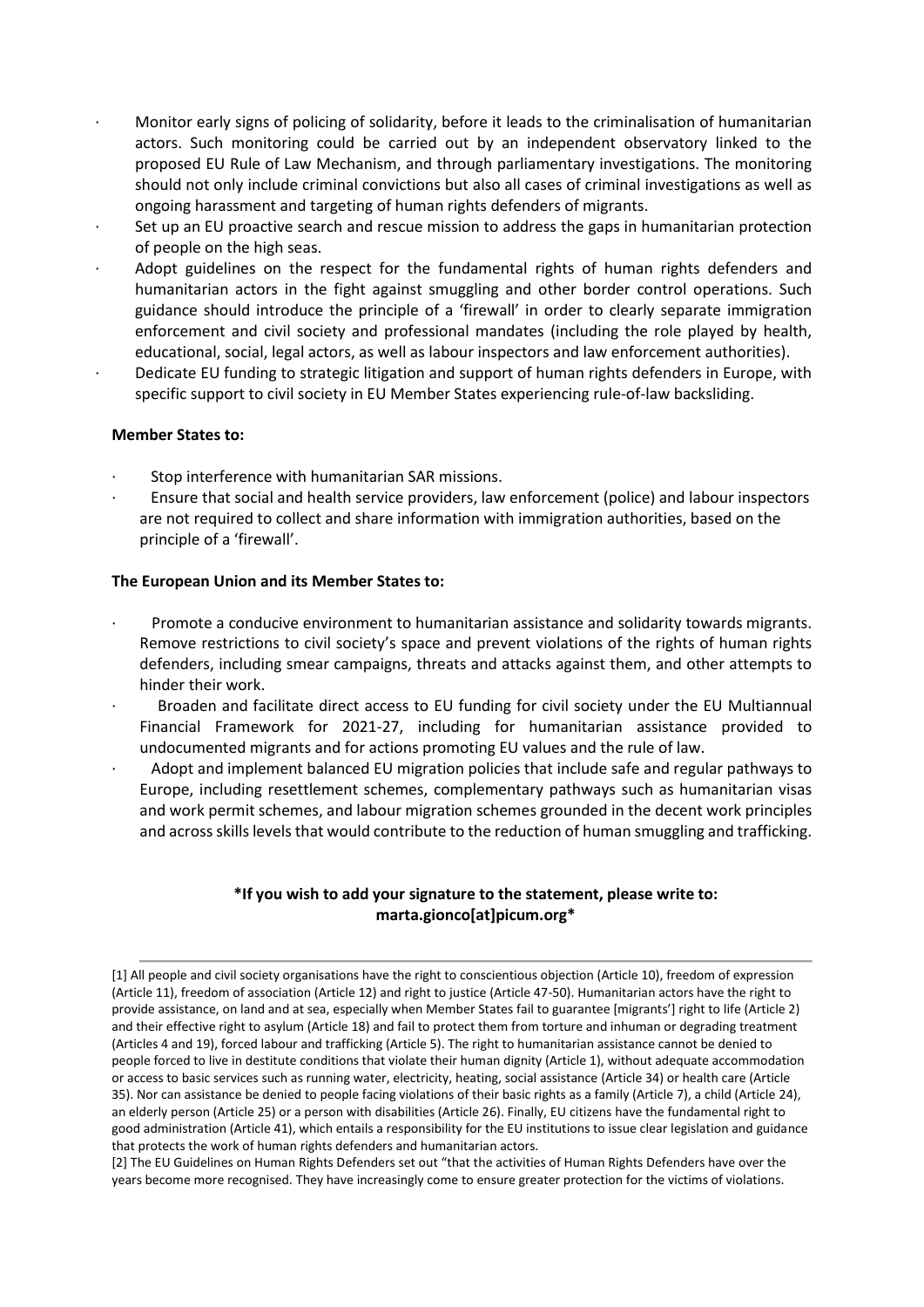However, this progress has been achieved at a high price: the defenders themselves have increasingly become targets of attacks and their rights are violated in many countries. The EU believes it is important to ensure the safety and protect the rights of human rights defenders".

- 1. Association Européenne pour la défense des droits de l'Homme, AEDH
- 2. Association promotion droits humains, APDH
- 3. Caritas Europa
- 4. Emmaus Europe
- 5. Eurodiaconia
- 6. European AIDS Treatment Group
- 7. European Civic Forum
- 8. European Federation of National Organisations Working with the Homeless, FEANTSA
- 9. European Network of Migrant Women, ENoMW
- 10. FIDH, in the context of the Observatory for the Protection of Human Rights Defenders
- 11. Fondation Assemblée des Citoyens et Citoyennes de la Méditerranée, FACM
- 12. Instrategies Inclusive Strategies
- 13. International Detention Coalition
- 14. International Rescue Committee
- 15. iuventa10 Solidarity at Sea
- 16. Jesuit Refugee Service (JRS) Europe
- 17. Migration Policy Group, MPG
- 18. Missing Children Europe
- 19. Mission Lifeline e.V.
- 20. Oxfam
- 21. PICUM
- 22. Protection International
- 23. Red Cross EU
- 24. Refugee Rights Europe, RRE
- 25. Sea Watch
- 26. Social Platform
- 27. SOLIDAR
- 28. World Organisation Against Torture (OMCT), in the context of the Observatory for the Protection of Human Rights Defenders
- 29. 11.11.11 (Belgium)
- 30. Accem (Spain)
- 31. Aditus foundation (Malta)
- 32. African Media Association (Malta)
- 33. Agency for Migration and Adaptation AMIGA, z.s. (Czech Republic)
- 34. Amman Center for Human Rights Studies, ACHRS (Jordan)
- 35. ARSIS Association for the Social Support of Youth (Greece)
- 36. Association for Legal Intervention, SIP (Poland)
- 37. Association pour la promotion et l'intégration des migrants au Maroc, APIMA (Maroc)
- 38. Association Support for Social Integration (Romania)
- 39. ASTI Association de soutien aux travailleurs immigrés asbl (Luxembourg)
- 40. Austrian Red Cross (Austria)
- 41. Center for Public Innovation (Romania)
- 42. Center for Youth Integration (Serbia)
- 43. Centre Avec asbl (Belgium)
- 44. Centre for Applied Human Rights, University of York (UK)
- 45. Centre for Peace Studies (Croatia)
- 46. Church City Mission Norway (Norway)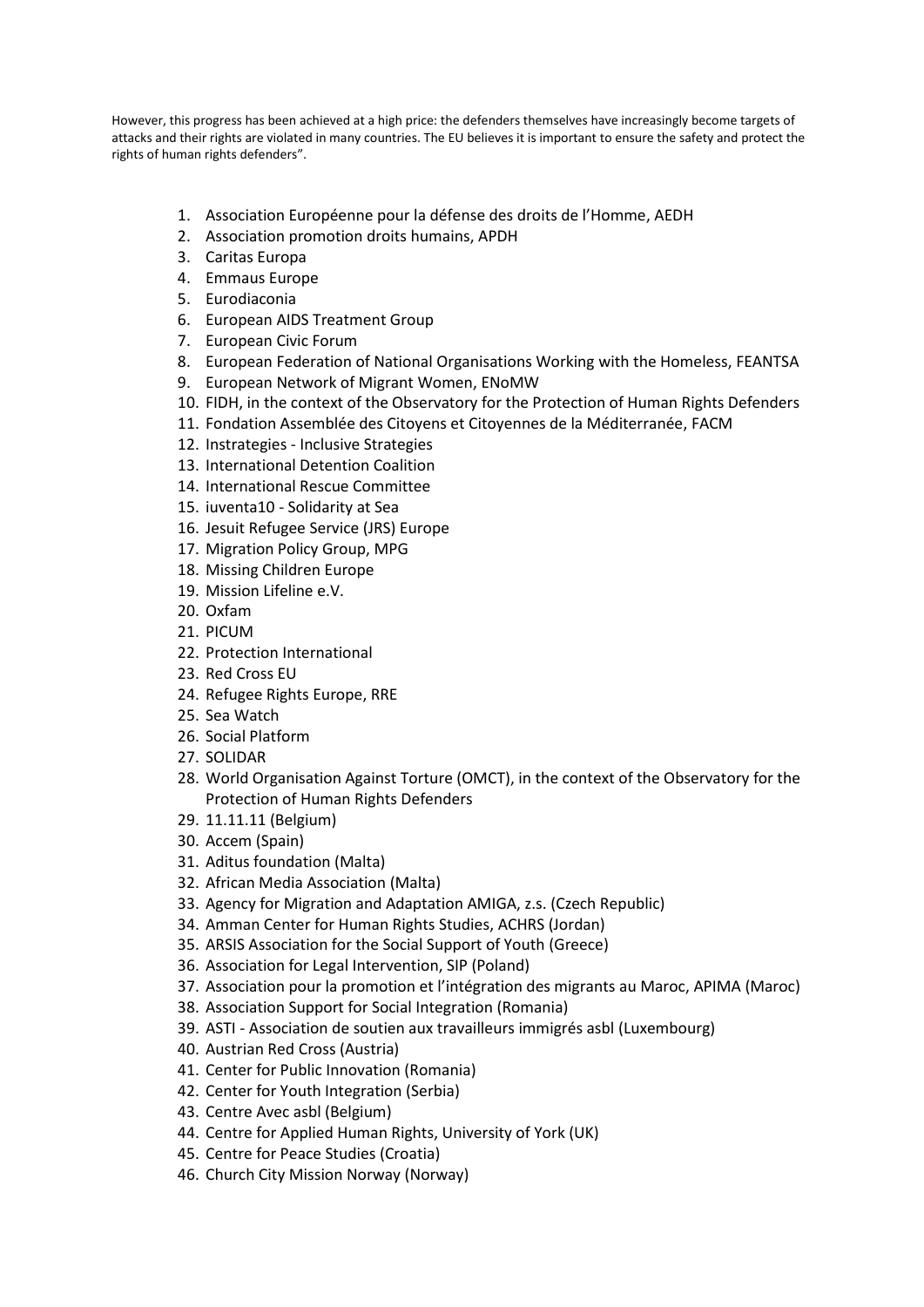- 47. Churches Commission for Migrants in Europe (CCME)
- 48. CIRÉ Coordination et Initiatives pour les Réfugiés et Étrangers (Belgium)
- 49. Cyprus Refugee Council (Cyprus)
- 50. Evangelical Lutheran Church of Finland, National Church Council, Worship and Society (Finland)
- 51. FAIRWORK Belgium (Belgium)
- 52. Federación SOS Racismo (Spain)
- 53. Filipiniana-Europa vzw (Belgium)
- 54. Fondazione Roberto Franceschi Onlus (Italy)
- 55. Forum for Equitable Development (Slovenia)
- 56. Foundation for Shelter and Support to Migrants (Malta)
- 57. Fundación Cepaim (Spain)
- 58. FundiPau (Spain)
- 59. Human Rights League Slovakia / Liga za ľudské práva Slovensko (Slovakia)
- 60. Immigrant Council of Ireland (Ireland)
- 61. Indonesian Migrant Workers Union (Netherlands)
- 62. INSAN Association (Lebanon)
- 63. Integra Foundation Malta (Malta)
- 64. Joint Council for the Welfare of Immigrants, JCWI (UK)
- 65. Jugendliche ohne Grenzen, JoG (Germany)
- 66. KOK German NGO network against trafficking in human beings (Germany)
- 67. Kopin (Malta)
- 68. Lawyers' Rights Watch (Canada)
- 69. Legal Migration Association (Romania)
- 70. Ligue des droits de l'Homme, LDH (Belgium)
- 71. Maisha e.V.-African Women in Germany ( Germany)
- 72. Maison du Peuple d'Europem MPEVH (Belgium)
- 73. Médecins du monde Belgique (Belgium)
- 74. medico international (Germany)
- 75. MediNetz Würzburg e.V. (Germany)
- 76. Migrant Integration Center Brasov (Romania)
- 77. Migrant Women Association Malta (Malta)
- 78. Migrants' Rights Network (UK)
- 79. Mouvement Ouvrier Chrétien, MOC (Belgium)
- 80. Nasc, Migrant and Refugee Rights Centre Ireland (Ireland)
- 81. Ni Wakati ASBL (Belgium)
- 82. NGO Legis (North Macedonia)
- 83. Novapolis Association- Center of Analysis and Initiatives for Development (Romania)
- 84. OMANIAE VZW (Belgium)
- 85. ORBITvzw (Belgium)
- 86. Organisation démocratique des travailleurs immigrés au Maroc, ODT-I (Maroc)
- 87. Oxfam Solidarité- Solidariteit (Belgium)
- 88. PAX (Netherlands)
- 89. Point d'Appui asbl (Belgium)
- 90. Praxis (UK)
- 91. PWEDE (Phil.Women in Europe for Development and Empowerment)
- 92. Raiz Mirim asbl (Belgium)
- 93. RED ACOGE (Spain)
- 94. Romanian National Council for Refugees, CNRR (Romania)
- 95. Rosengrenska foundation (Sweden)
- 96. Sans-Papiers Anlaufstelle Zürich SPAZ (Switzerland)